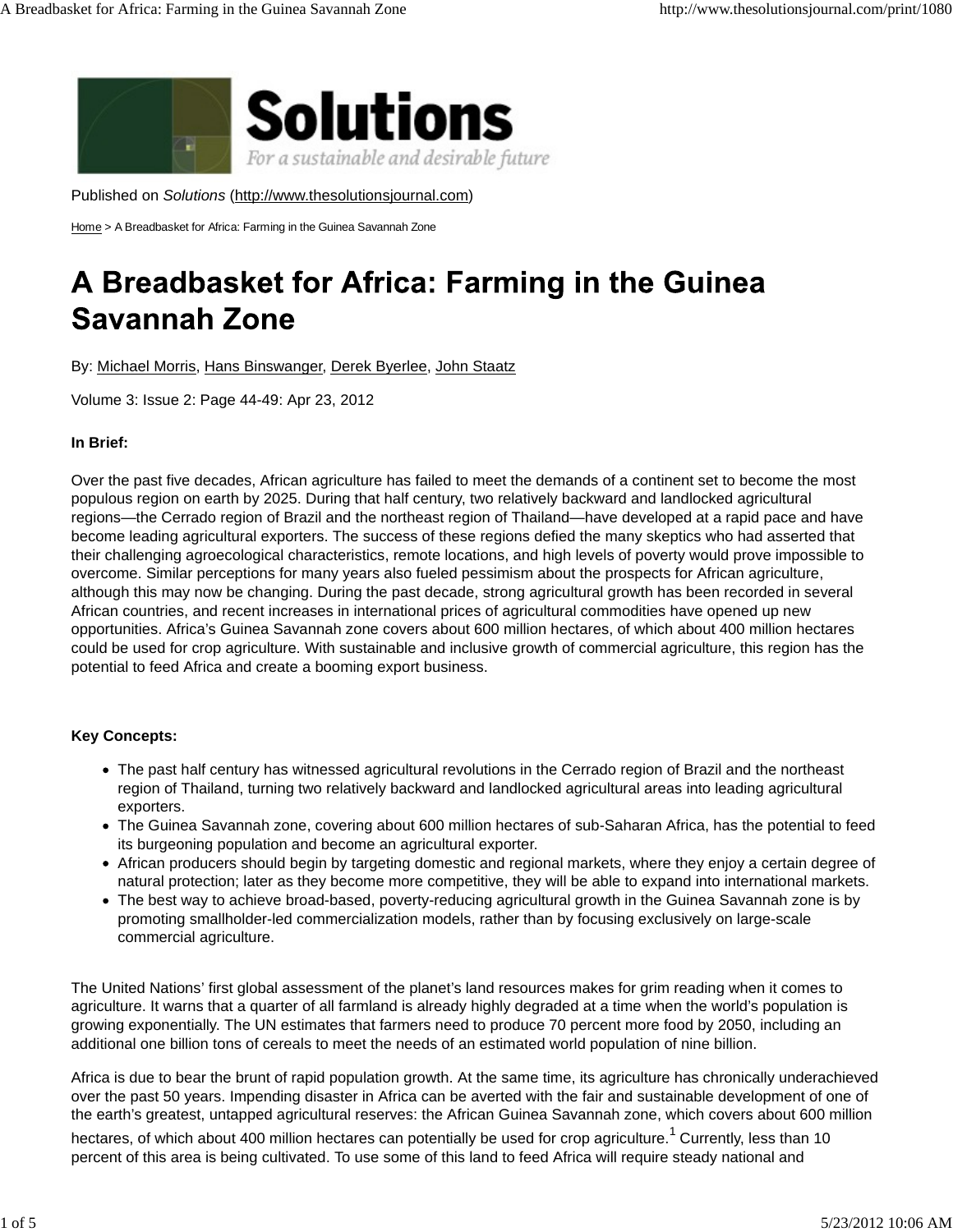international assistance and massive public and private investment. But as other developing countries like Brazil and Thailand have shown in recent decades, agricultural transformation is possible.

Long characterized as economically "backward," the Brazilian Cerrado and northeast Thailand both started out with limited agricultural potential and poor infrastructure. Yet beginning in the 1960s, both regions showed remarkable, sustained growth over a 40-year period, allowing them to become highly competitive in world markets. In the Brazilian Cerrado, the transformation was led by soybeans, production of which jumped from 250,000 metric tons in 1961 to over 30 million metric tons in 2000. In northeast Thailand, cassava led the export takeoff, with the country's production rising from 1.7 million metric tons in 1961 to 20.7 million metric tons in 1996. The initial successes achieved in low-value bulk commodities were subsequently extended to high-value commodities, including processed products (e.g., sugar, soybean oil, cotton lint, cassava starch, poultry, and cattle).

The pathway to growth was similar in both countries: Brazilian and Thai farmers initially were able to expand production by focusing on specific markets in which they enjoyed preferential access. After capturing economies of scale in production and processing, they were able to establish themselves as low-cost global producers who could compete virtually anywhere. Brazilian farmers achieved success by relying on large-scale mechanized production methods, whereas agriculture in the northeast region of Thailand was and remains essentially the domain of smallholders who have mechanized some tasks, such as land preparation. Several supply-side factors contributed to the successful commercialization experience in both countries:

- 1. Improved agricultural technology, often developed by national agricultural research organizations
- 2. Public and private financing for infrastructure
- 3. Rural credit and business development services
- 4. Stable policy environments that improved the investment climate and permitted the direct transmission of international-market signals to farmers

Demand-side factors also played an important role in both countries in the form of export opportunities. Strong growth in global demand for soybeans and soybean-derived products, beginning in the 1970s, resulted in the spectacular transformation of the Cerrado into a leading global supplier of soybeans, especially to China. Export opportunities in Thailand's case resulted from growth in demand in the European Union for cassava pellets as an inexpensive substitute for cereal-based livestock feed. The resulting dramatic expansion of cassava production sparked broader agricultural and economic growth throughout the region.

### **Current and Potential Future Competitiveness in Africa's Guinea Savannah**

Despite significantly lower yields in the African countries, farm-level unit production costs in Mozambique, Nigeria, and Zambia are comparable to or lower than those in the Brazilian Cerrado and in northeast Thailand, thanks to very low labor costs and limited use of purchased inputs.<sup>2</sup> Although low unit-production costs help to make African producers competitive in the short run, they do not represent a sustainable path out of poverty over the long run, because at current, low productivity levels, agriculture is economically impoverishing and technically unsustainable.

The competitiveness of Africa's producers at the farm level makes them generally competitive in domestic markets relative to imports. For example, Nigerian farmers can produce and deliver soybeans to Ibadan at 62 percent of the cost of imported soybeans, and Zambian farmers can deliver sugar to the market of Nakambala at 55 percent the cost of imported sugar. High international and domestic logistics costs provide a certain degree of "natural protection." Since domestic and regional markets for many of the targeted commodities are large and growing rapidly, and since significant imports are already taking place, prospects for import substitution are bright, especially for rice, soybeans, sugar, and maize.

However, the same logistical barriers that protect the domestic markets also make the produce of African countries uncompetitive when it comes to exports. These barriers stem from widespread deficiencies in transport, processing, and storage infrastructure; lack of competition in vehicle import and trucking industries; cumbersome and costly transport regulations; and frequent extortion of bribes from truckers at border crossings and police checkpoints. To become internationally competitive in cassava, Mozambican farmers, for example, would have to cut domestic production and logistics costs by more than 80 percent. Noteworthy exceptions include cotton and, in some countries, sugar and maize, which can be exported profitably, at least in some years. With sufficient investment infrastructure, these bottlenecks can be overcome. Creating a flourishing domestic and regional market will be an important first step to conquering overseas markets.

### **Small versus Big**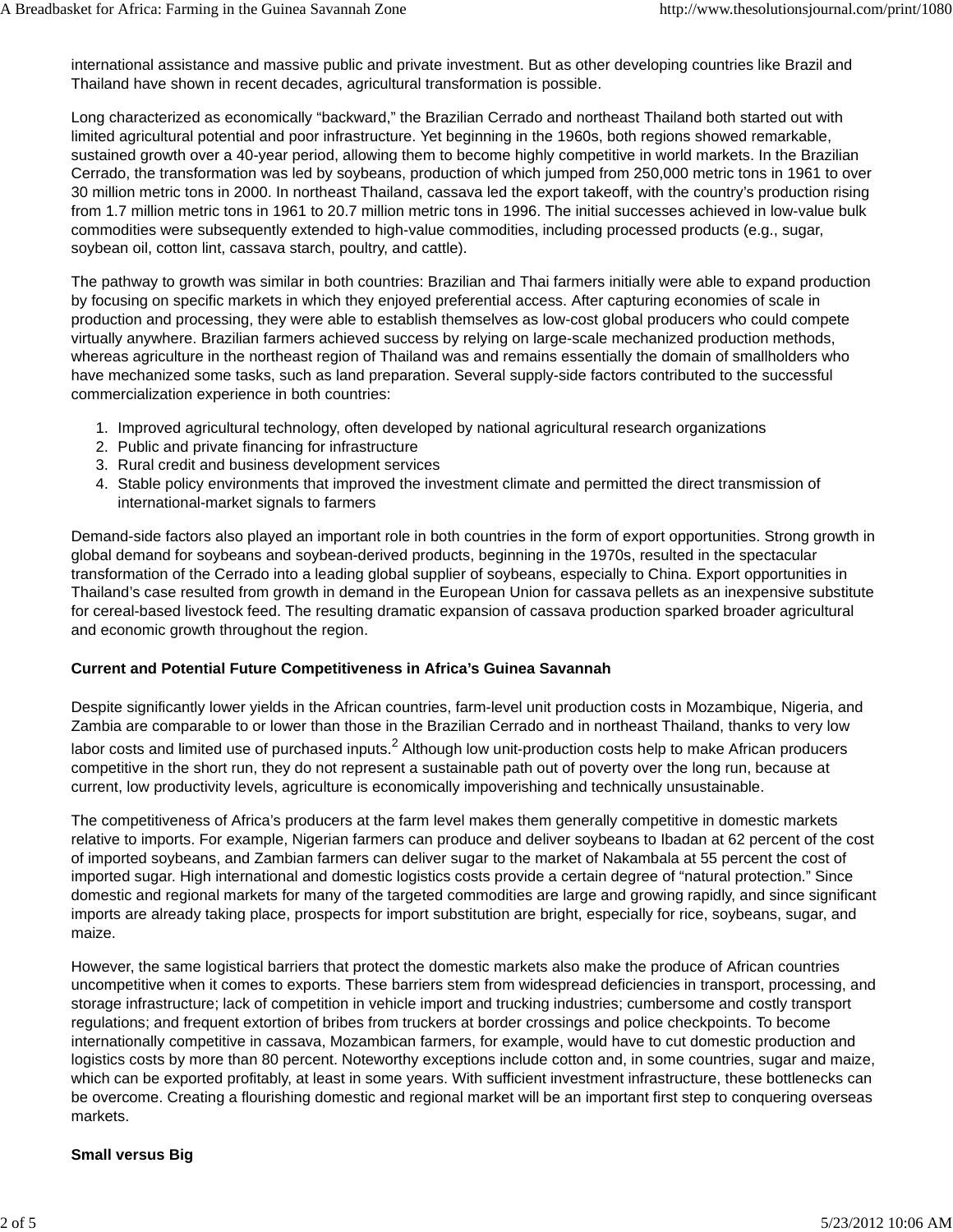The question facing African countries is, What form should the commercialization of agriculture take? Brazil's option of large-scale farms has come at a cost. Ineffectual land policies and failed settlement programs, combined with subsidized credit and marketing interventions through the mid-1980s, resulted in a skewed distributional outcome in terms of land ownership and farm income that has not been corrected by the series of land reforms introduced since the 1990s. This contrasts sharply with the systematic land reform and land titling policies pursued by Thailand over the past 30 years, where, as a consequence, the overall poverty-reducing effects were much larger than in Brazil.

If not managed properly, large-scale farming in Africa could come at a similar social cost, as the continent's history attests. During the colonial era, commercial farms in eastern and southern Africa often relied on expropriating land from indigenous populations and were nurtured with a stream of preferential policies, subsidies, and supporting public investments. Some among the current flock of foreign investors looking to secure long-term leases on vast swathes of farmland may be looking to repeat the pattern, and so far there do not appear to have been any clear successes in

promoting this form of agriculture.<sup>3</sup> This is not to say that large-scale farming might not work for some commodities, such as sugarcane, provided the social impacts are appropriately managed. The economies of scale in processing, cold storage, and marketing make sense for commodities such as sugarcane. Similarly, heavy mechanization can be suitable in low-population-density areas.

On balance, the economic and social evidence suggests that the smallholder-led commercialization strategy pioneered in Thailand is more compatible with the inclusive growth policies being pursued by most African governments. The increased incentives for family farmers to work hard and manage their enterprises efficiently are at the root of the productivity advantage of the family farm. Compared to large commercial farms, family farms and emerging commercial farms were typically found to have lower costs at the farm level and at the final distribution point.

Yet not all smallholders will be able to "farm their way out of poverty." Studies suggest that between one-third and two-thirds of all rural households in sub-Saharan Africa lack sufficient land and other resources to make a decent living from farming, leaving them trapped at an unacceptable level of poverty. For these households, the development of

large-scale farms can generate demand for labor in both farming and off-farm portions of agricultural value chains.<sup>4</sup> The development of the Guinea Savannah, while dominated by family farms, is likely to require a mix of small- and large-scale strategies.

# **The Environmental Cost**

Whatever the mix of agricultural commercialization strategies employed in Africa, there is likely to be an environmental cost. In Brazil and Thailand, this cost has derived mainly from the conversion of forests, woodlands, and savannah to agricultural uses. If forests and woodlands occupy land with good agricultural potential, it is hard to see how some conversion can be avoided in the long run. The loss of biodiversity can be reduced by an appropriate system of forest reserves, as has been done in the Cerrado, where 5.5 percent of the land is protected and where farmers are legally required to set aside 35 percent of natural areas within their farms.

Conversion of forests, woodlands, and savannah to agricultural uses also brings the risk of other types of adverse environmental impacts: excessive use of fertilizers, problems associated with irrigation, salinization of cropland, release of sequestered carbon into the atmosphere, and pesticide pollution with impacts on human health.<sup>5</sup> In Brazil, these problems have been mitigated through the widespread adoption of conservation farming techniques; the setting aside of forest strips, especially along streams and rivers; and, more recently, compliance with standards for exports of commodities such as soybean, beef, and sugar.<sup>6</sup>

Localized and sensitively managed environmental damage caused by intensive commercial agriculture may be acceptable if the economic and social benefits are sufficiently large, especially when the alternative to intensification —usually expansion of traditional agriculture into areas that were previously not cultivated—would exact even greater environmental damage elsewhere. The likely negative environmental impacts of commercial agriculture therefore need to be assessed in comparison to unsustainable practices associated with low-productivity subsistence farming practiced by smallholders who are forced by population pressure to clear forests, shorten fallows, or move to more fragile areas.

### **Bright Prospects and Reality**

With the appropriate social and environmental safeguards, the prospects for launching an agricultural revolution in Africa's Guinea Savannah appear bright. Demand for agricultural commodities from the region is being fueled by several factors, including the following: (1) accelerating rates of income growth in Africa, combined with still high population growth rates and rapid urbanization; (2) import substitution opportunities arising from the large and growing food imports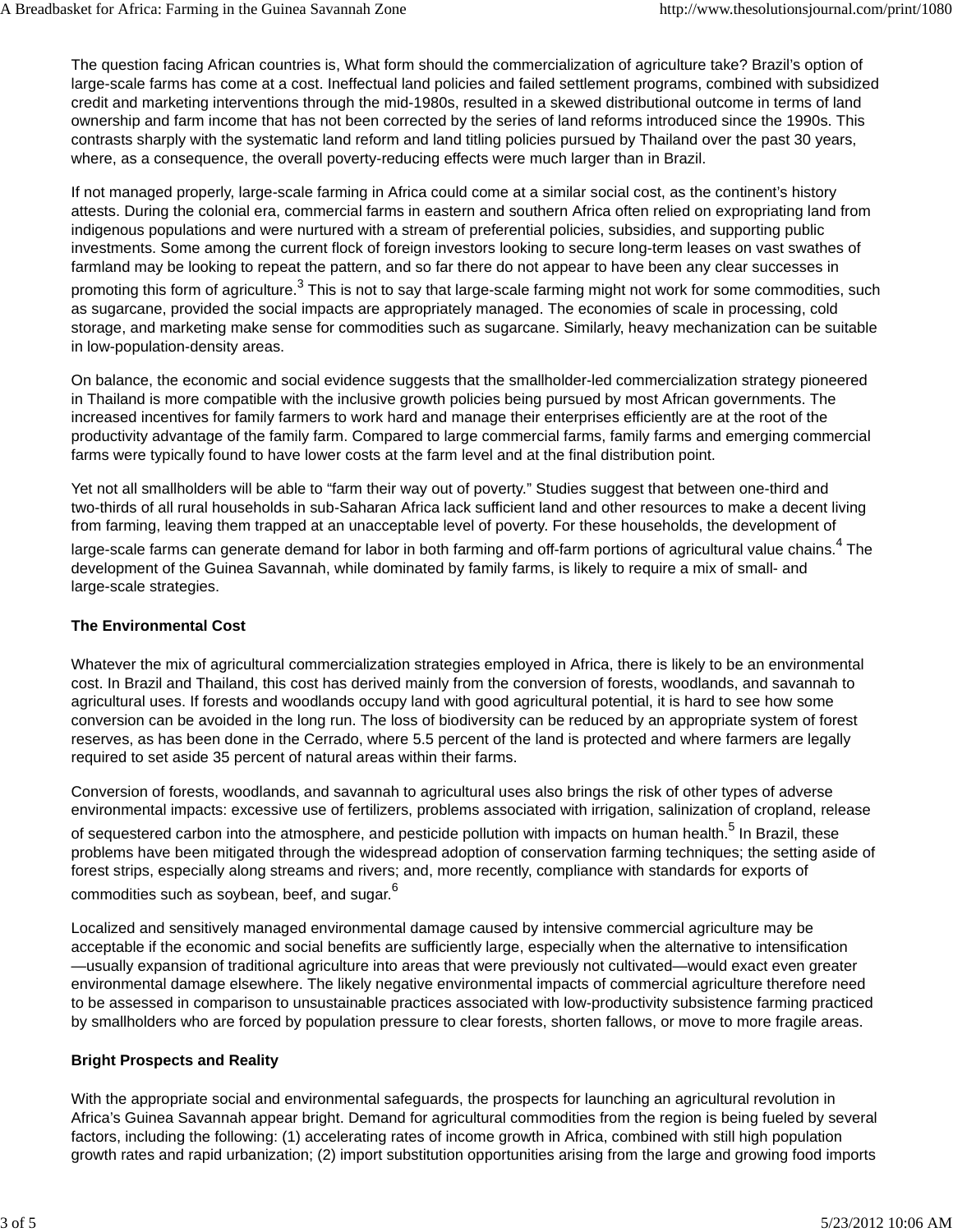of many African countries; (3) growing food demand in Asia and Africa; and (4) new markets for biofuels that have driven up international agricultural prices.

The macro-economic environment in many African countries has also improved, as reflected by low inflation, declining real interest rates, and market-determined exchange rates. Net taxation of agriculture has fallen. Under the African Union's New Partnership for Africa's Development, most countries in sub-Saharan Africa have endorsed the Comprehensive Africa Agriculture Development Programme (CAADP), which calls for a minimum of 10 percent of national budgets to be allocated to agricultural development and for more favorable and inclusive policies toward agriculture. Technologies for increasing productivity, such as conservation tillage and integrated soil fertility management, are already much more prevalent in Africa today than they were a generation ago.

Many African countries suffer from weak leadership and poor governance, which often means that government programs, no matter how well-intentioned, have a greatly reduced impact. Administrative red tape remains high, and investment in basic infrastructure is low. Yet this situation has not prevented the recent influx of domestic and foreign capital into African agriculture and related value chains. Much of this investment has gone toward the acquisition of land leases for agricultural production of biofuels and high-value exports, which attests to the viability of export markets.

While it would be easy to feel overwhelmed by the many constraints facing African farmers, the experiences of Brazil and Thailand provide important lessons about how these constraints can be overcome. National governments must encourage the private sector to lead on many of the critical investments needed to drive agricultural commercialization. The business climate is especially important to commercial agriculture in general and to private input suppliers and agro-processing companies in particular. Strong farmer organizations and vigorous private sector and civil society organizations are vital. Successful commercialization of agriculture depends on well-functioning markets. The greatest challenge for commercial agriculture is putting in place the institutions to make markets more efficient and less risky.

Given the underdeveloped state of markets, the state needs to provide certain critical services that the private sector currently has few incentives to provide, such as market information, agro-business advising, food safety regulations, the development of marketing and port infrastructure and formal commodity markets, and relief in the case of natural disaster. The needed actions will vary by commodity and country, and adaptation will be essential to the development of appropriate approaches. As markets for some of these services mature, the state may eventually be able to step aside and give greater scope to the private sector.

One advantage for African policy is the knowledge, derived from the Thai and Brazilian experiences, that smallholders and large-scale commercial farmers both can drive agricultural revolutions. The evidence suggests that, on balance, the fruits of those revolutions are more widely shared when smallholders participate, not only through direct effects on employment and land ownership, but also through second-round consumption linkages. Larger smallholder farms will need appropriate labor saving technologies to emerge as viable commercial farmers.

Further ground for optimism comes from the knowledge that if the development of smallholder-based commercial agriculture begins solidly, the process can be self-reinforcing. As the Thai experience illustrates, those who initially gain in the process (commercial farmers, farmer organizations, and agribusiness firms) will be motivated to lobby for policies and investments that can sustain the commercialization process, while at the same time generating some of the needed financial resources. As commercialization proceeds, larger private-sector actors will have increasing incentives to invest in infrastructure and support services for value-chain coordination, thereby reducing the burden on government. At the same time, political leaders must continue to play an active role by providing the vision, strategy, consistent implementation, and long-term commitment needed to make agricultural transformation a reality.

# **References**

- 1. World Bank. Awakening Africa's Sleeping Giant: Prospects for Commercial Agriculture in the Guinea Savannah *Zone and Beyond* (World Bank and FAO, Washington DC, 2009).
- 2. Keyser, JC. Definition of Methodology and Presentation of Templates for Value Chain Analysis: Competitive *Commercial Agriculture in Africa (CCAA)* (World Bank, Washington DC, 2006).
- 3. Poulton, C et al. All-Africa Review of Experiences with Commercial Agriculture: Lessons from Success and *Failure* (World Bank, Washington DC, 2008) [online]. siteresources.worldbank.org/INTAFRICA/Resources /257994-1215457178567/CCAA\_Success\_failure.pdf.
- 4. Staatz, J & Dembélé, NN. Agriculture for development in sub-Saharan Africa. Background paper prepared for World Bank. *World Development Report 2008: Agriculture for Development* [online] (2007). siteresources.worldbank.org/INTWDR2008/Resources/2795087-1191427986785 /StaatzJ&DembeleN\_AgriForDevtInSSA\_ve19.pdf.